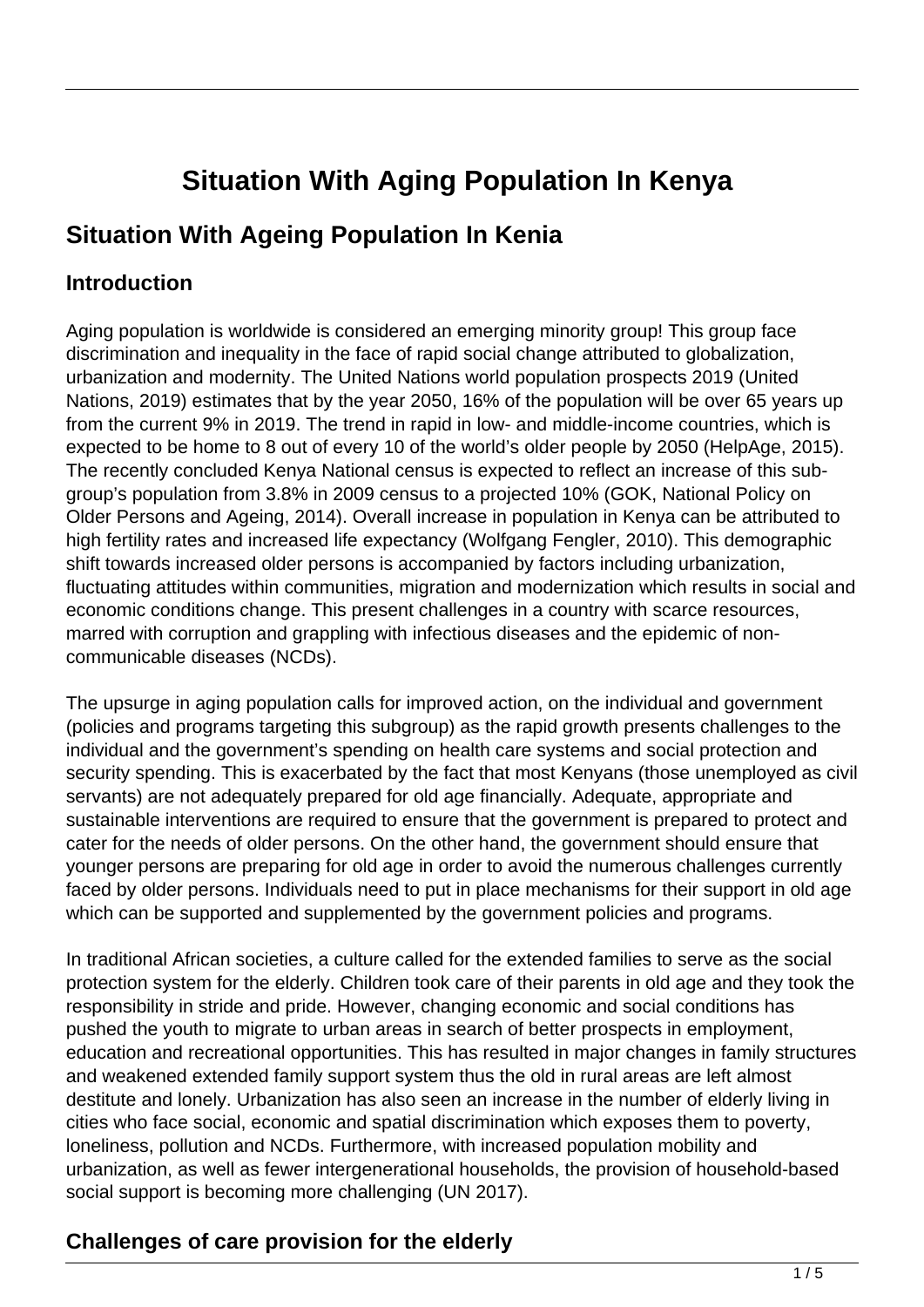Challenges of ageing are complex as a result of its intersectionality with other critical issues including poverty, health, employment, inequalities, disability, environment, governance and conflict. As the aging population continues to rapidly grow, Kenya faces an issue in provision or meeting their social welfare needs.

## **Financial instability**

Having money means one has access to good and critical health care, nutrition, access to recreational services which improves quality of life. Kenyans get into a life of misery as a result of financial instability in old age as few save for it. Saving for retirement is considered one of the important ways of buffering the negative effects that accompany old age. The extent in which working Kenyans are preparing for old age by saving was shown in a study by the Kenya National Commission on Human Rights (KNCHR, 2009). It was evidently shown that Kenyans are not adequately saving and those in the informal sector are at a greater risk as they as excluded from the available retirement schemes unlike their public servants' counterparts. This study found that over 6.6 million Kenyan adults working today will be in retirement by the year 2020; only 40% of these are saving for retirement.

This non-saving culture could be partly attributed to fact lack of- and limited education and awareness on benefits of early preparation for retirement. The findings, above, indicate that either there is generally limited awareness on the need for saving for retirement or that young adults hardly contemplate growing old. The situation is exacerbated in the rural areas where awareness on the need for planning and saving for old age is even lower. Thus, retirees and older persons with no income, little or no savings continue to place a burden on their families. The implications are that older persons' poverty is likely to increase if interventions are not made at earlier stages of life (HelpAge, 2015).

Vision 2030 (Kenya's development program from 2008 to 2030) recognizes that saving for old age in Kenya remains relatively low at 18% compared to over 45% for comparable countries (GOK, 2007) and appreciates the need for saving in protecting Kenyans from old age poverty. It provides that various medium-term interventions that will be undertaken including: "Increase pension contribution from 18% to 40% b) Restructure the pension schemes to increase savings for the elderly and reduce dependency, c) Encourage savings and other investments among economically-active Kenyans to reduce the burden of economic dependency among the under 14 and over 65 age groups d) Establish a social protection policy for the most vulnerable members of the society including older persons. The Vision projects implementation of a flagship project on establishment of a consolidated social protection." (GOK, 2007)

## **Policies, Programs and Initiatives for the Elderly**

#### **Kenya government policies for the elderly**

The importance of appropriate, adequate and effective policy interventions geared towards issues faced by the aging population cannot be over emphasized. In the 1992 conference, the United Nations produced the UN General Assembly proclamation on aging which recommends that its member states puts in place appropriate national policies and programmes for the elderly (UN, 1992). The proclamation states that this should be considered as part of a government's overall development strategy. At the regionally level, the African Union in its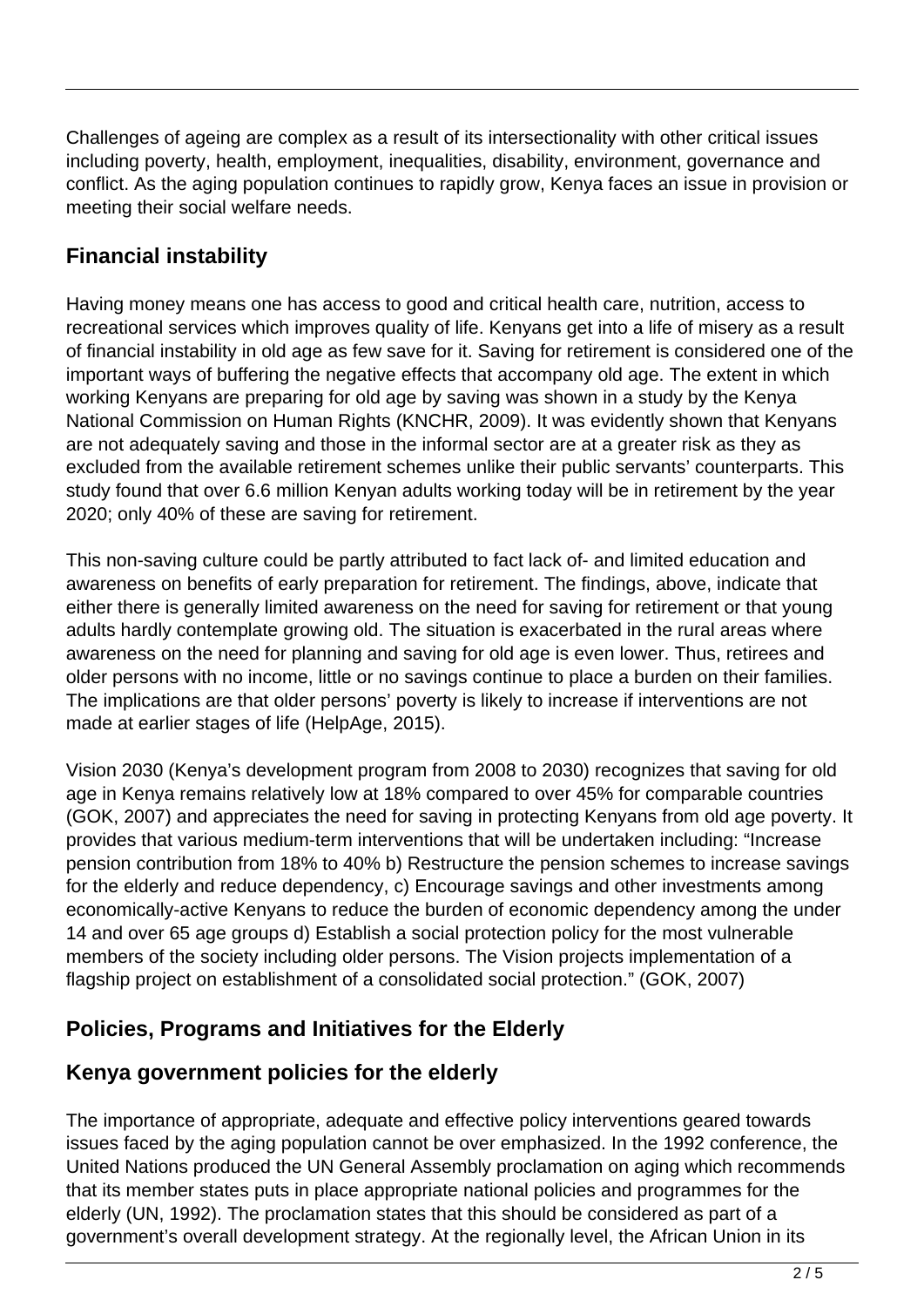Policy Framework and Plan on Ageing (reiterates the importance of collaborations of governments, Non-governmental Organizations (NGOs), private sector and the society at large (AU, 2014). The partnerships and teamwork should work towards ensuring adequate preparation to deal with the future situation of the increased population of the elderly.

The Kenyan government has attempted some interventions in order to meet the UN proclamation, the AU policy on aging, The Kenyan Constitution and Kenya Vison 2030 by developing the National Policy for the Older Persons and Ageing enacted in January 2014 (GOK, National Policy on Older Persons and Ageing, 2014). The policy provides a comprehensive framework to address the unique challenges that older persons in Kenya face, and recognition of their rights, as distinct right holders and participants as per Article 57 of the Constitution (GOK, National Policy on Older Persons and Ageing, 2014).

### **Initiatives and Programs for older people**

The Kenya government in partnership with NGO's, community based organisations (CBOs); private sectors and religious organisations have ensured the development and implementation of several initiatives for the benefits of older persons in Kenya. These initiatives include: -

#### **a. National Hospital Insurance Fund (NHIF)**

NHIF is a compulsory hospital insurance to employees in the formal sector who make contributions based on salary scale. When the contributors seek medical attention in hospitals, the bill payments are made from this fund (NHIF, 2017). However, the amount covered depends on the level of availability of the services in the hospitals and the frequency of admission within a financial year. Nevertheless, those working in the informal sector (mostly in rural areas) join the scheme involuntarily. To meet the health needs of older persons, retired persons and indeed all other citizens, NHIF will be converted to a National Social Health Insurance fund that will cover both in-patient and outpatient (NHIF, 2017). This scheme is expected to cover the older persons and will therefore act as old age security. In a report by Welcome Trust showed unequal distribution of entitlements across population groups whereby the formal sector employees have access to more benefits that the informal sector NHIF members (Rahab Mbau, 2018).

#### **b. Health Care Programme**

Kenya like most developing nations face increasing burdens of emerging and re-emerging diseases and; infectious diseases concurrently which is worsened by intersection with other underlying social health determinants (MOH, 2014). In the government health policy, emphasis is placed on curative rather than preventive service approach which makes management of the health sector expensive and unsustainable. The pros of the policy it provides health services of diseases that mainly afflict the elderly including eye care programmes, diabetes, Tuberculosis, hypertension and hypertension.

#### **c. Retirement Benefit Act**

This is a government act under which the Retirement Benefit Authority Retirement Benefits Authority was established. Its mandates include; regulations and supervision of the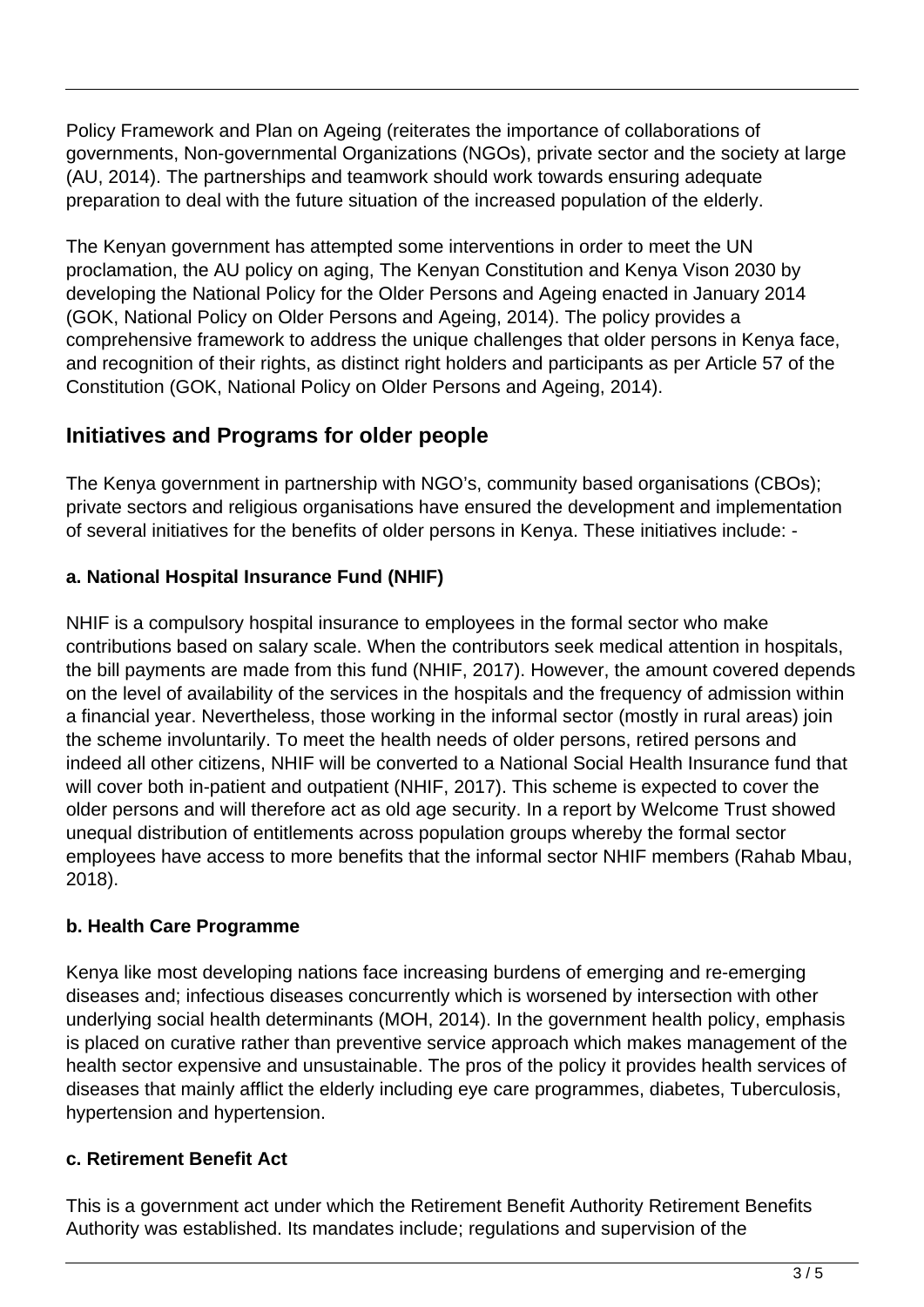establishment of all pension schemes. This will ensure that the schemes are properly managed and the protection of the rights and interests of its members (RBA, 2017). The policy recognizes that older persons are an important segment of the National Population whose rights must be recognized, respected, protected and promoted.

#### **d. National Social Security Fund (NSSF)**

This a scheme developed to provide social security to Kenyan workers and like the NHIF scheme, membership is compulsory and voluntary for formal and informal employees respectively (NSSF, 2019). This means that poor people who are unable to make contributions to the fund are not eligible for benefits when they reach old age.

#### **e. Social Welfare Programme**

The social welfare programme's, in the department of state protection, aims to provide support to the needy and addressing the needs of the disadvantaged in the community through technical and financial assistance (GOK, Social protection, 2013). The Social Assistance Unit (SAU) was established in 2016 under the consolidation strategy to implement the Consolidated Cash Transfer Programmes also known as 'Inua Jamii" Senior Citizens' scheme. The strategy implemented in 2018 is expected to increase the number of elderly receiving pension from 31% to 77% (GOK, Kenya Social Protection Review , 2017).

#### **f. Retirement Homes**

Currently, families provide the most long-term care in Kenya and do so without any organized training or support. Reliance on families alone to provide this care culminates in inconsistent care quality and places a particularly heavy burden on women and girls (WHO, 2017). Longterm care can be provided in a range of settings including people's homes and by a range of people and outside the homes in adult day cares, retirement homes and assisted living setting (WHO, 2017). Care at home may be unsustainable given the rapidly increasing number of older people and the urban migration of the potential caregivers. This has led to the adoption of retirement or old people's homes. There are few retirement homes in Kenya, and most are concentrated in urban areas and supported mainly by faith-based and nongovernmental. The homes provide various forms of care and social support to older persons. The lack of adequate retirements homes is partly due to the culture of the families taking care of their loved ones at home and the sending them to homes for the elderly is considered a "curse".

#### **Conclusion and recommendations**

Whereas in developed countries formal social support systems exist for those identified as older persons, in Kenya, this group especially if one is an elderly poor person, remains actively involved in fending for themselves and their extended families until one is too feeble to. Not to have visible and assured social support and protection for older persons amounts to neglect especially when such support is planned and provided for those in other age categories. The lack of consideration for the special needs that come with old age amounts to discrimination.

1. The policies and programs that are available are The following recommendations are important in ensuring that Kenyans age in dignity. The recommendations have been